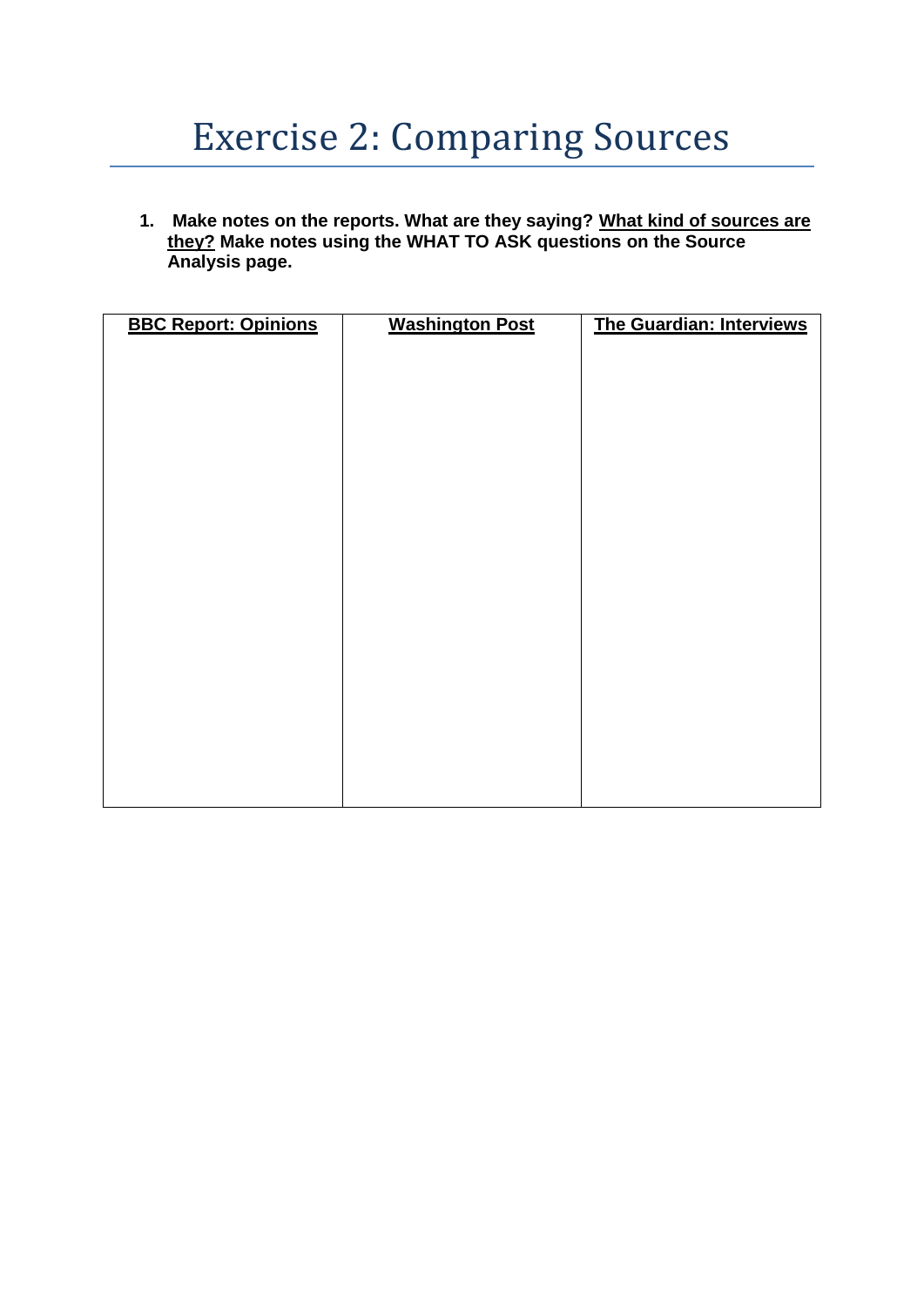**2. What do the sources tell you about the riots and the people who rioted? Make notes on the differences in the stories, and jot down WHY you think they are different. Do the sources agree on anything? If so, what? Why do you think they agree?**

|                                                                                                             | <b>BBC Report:</b><br><b>Opinions</b> | <b>Washington Post</b> | <b>The Guardian:</b><br><b>Interviews</b> |
|-------------------------------------------------------------------------------------------------------------|---------------------------------------|------------------------|-------------------------------------------|
| What do the<br>sources tell you<br>about the riots<br>and the people<br>who rioted?                         |                                       |                        |                                           |
| Make notes on the<br>differences in the<br>stories, and jot<br>down WHY you<br>think they are<br>different. |                                       |                        |                                           |
| Do the sources<br>agree on<br>anything? If so,<br>what? Why do<br>you think they<br>agree?                  |                                       |                        |                                           |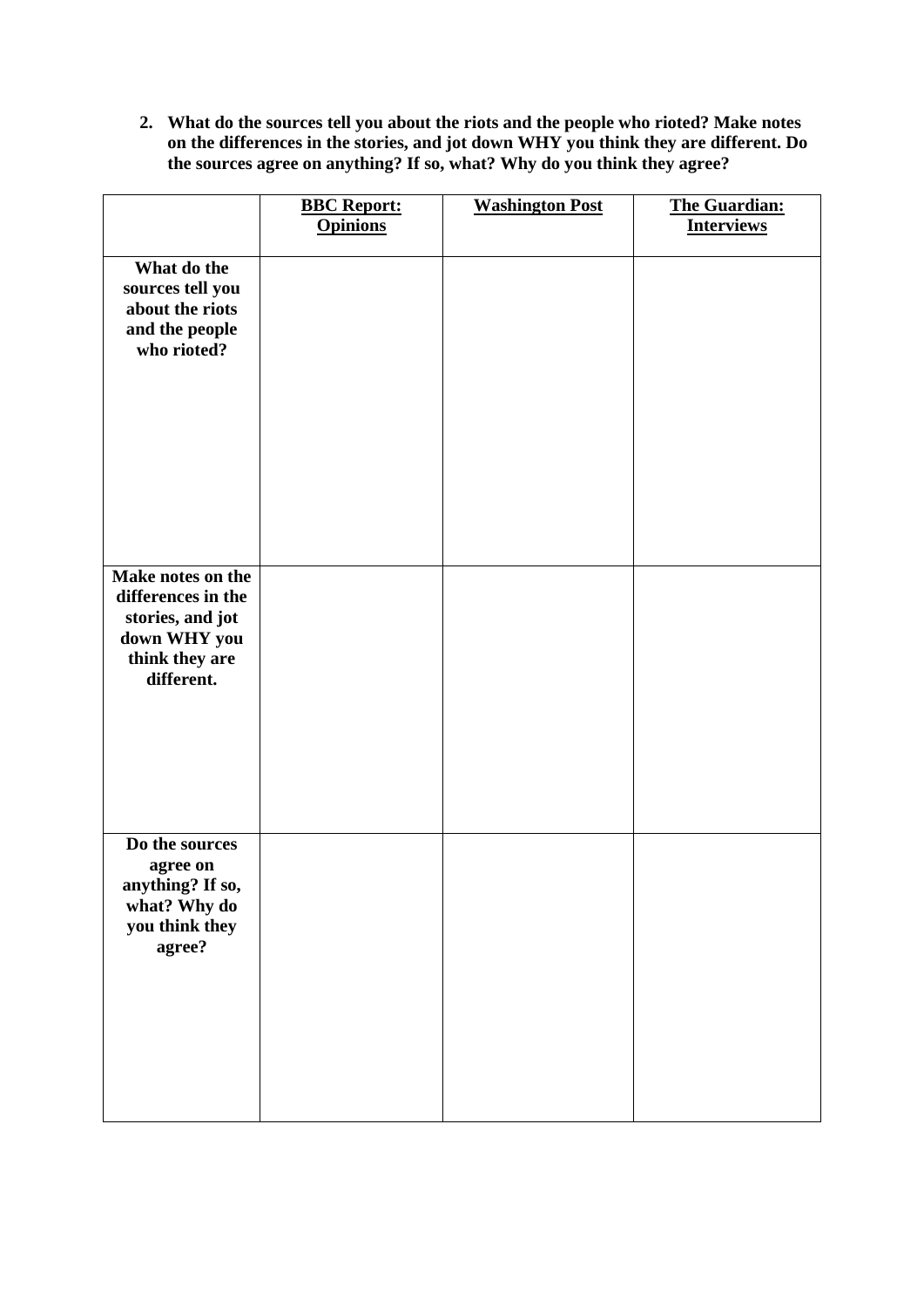**3. Why do you think the reporters CHOSE to interview certain people? How do those opinions fit with the agenda/bias of the report?**

**Remember that with newspapers, the journalists and editors DECIDE what to include and what not to include in a report or story. For everything that goes in, there are other stories that do not get included. For every picture used in a newspaper report, there are other pictures that do not get seen.** 

| <b>BBC Report: Opinions</b> | <b>Washington Post</b> | The Guardian: Interviews |
|-----------------------------|------------------------|--------------------------|
|                             |                        |                          |
|                             |                        |                          |
|                             |                        |                          |
|                             |                        |                          |
|                             |                        |                          |
|                             |                        |                          |
|                             |                        |                          |
|                             |                        |                          |
|                             |                        |                          |
|                             |                        |                          |
|                             |                        |                          |
|                             |                        |                          |
|                             |                        |                          |
|                             |                        |                          |
|                             |                        |                          |
|                             |                        |                          |
|                             |                        |                          |
|                             |                        |                          |

**> Why do you think this is? How does this affect YOUR OPINION of what you've read?**